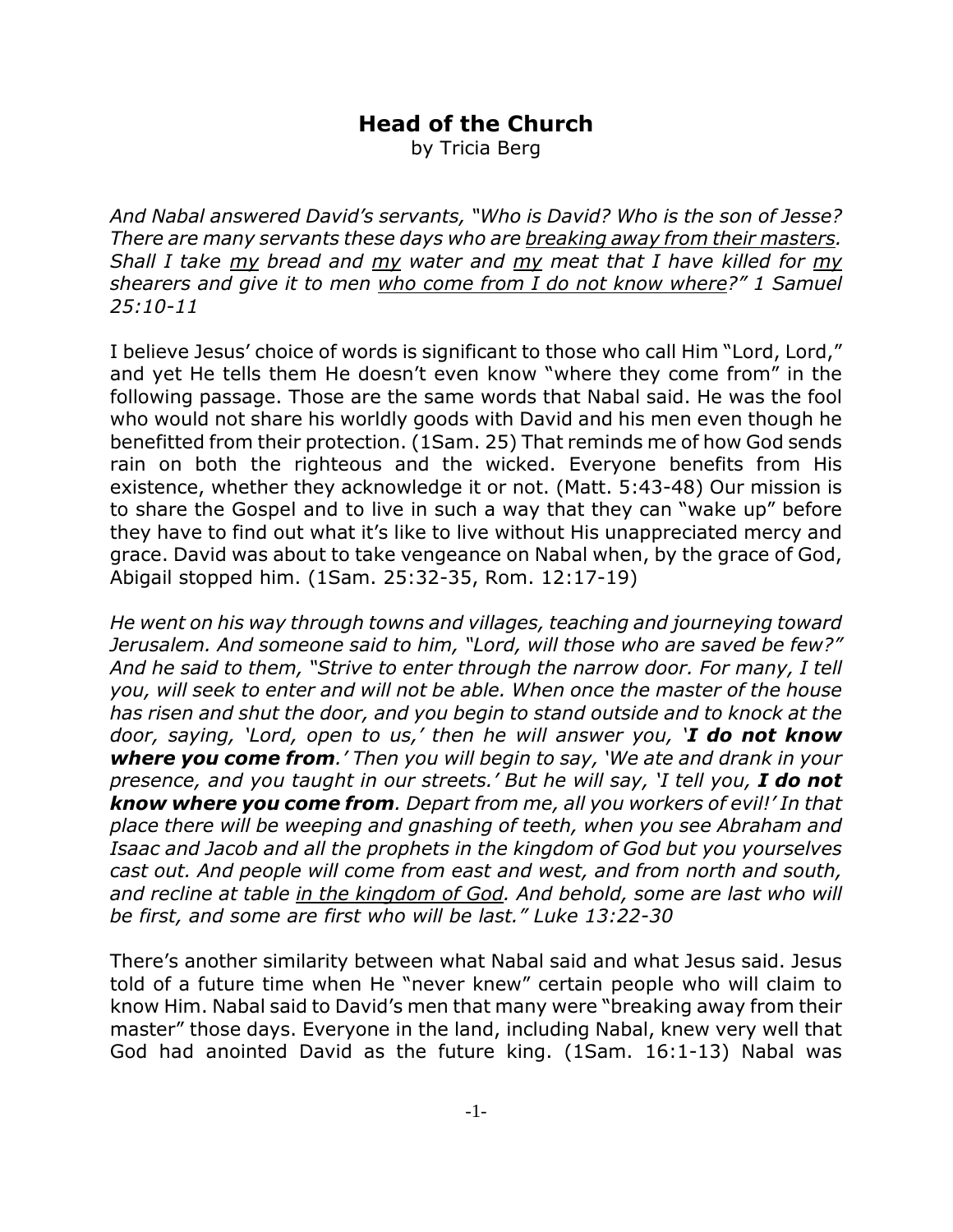deliberately being disrespectful (and greedy). (1Sam. 25:36-38) I think that every single believer certainly SHOULD know that Jesus is the Head of the Church, and that God has put ALL THINGS under His feet. Like David at that time, Jesus has not yet begun to exercise the power given to Him to reign over ALL. Perhaps for this reason, some who think they can do whatever they want, and God will be pleased with them. Shockingly enough, there are even some who have tried to appoint another "head of the church." (Eph. 5:23, 2Pet. 2) They would seem to have "broken away from their Master," wouldn't you agree? Jesus told a parable about some who didn't want Him ruling over them in Luke 19:11-27.

*You made him for a little while lower than the angels; you have crowned him with glory and honor, putting everything in subjection under his feet." Now in putting everything in subjection to him, he left nothing outside his control. At present, we do not yet see everything in subjection to him. But we see him who for a little while was made lower than the angels, namely Jesus, crowned with glory and honor because of the suffering of death, so that by the grace of God he might taste death for everyone. Hebrews 2:7-9*

*He has delivered us from the domain of darkness and transferred us to the kingdom of his beloved Son, in whom we have redemption, the forgiveness of sins. He is the image of the invisible God, the firstborn of all creation. For by him all things were created, in heaven and on earth, visible and invisible, whether thrones or dominions or rulers or authorities—all things were created through him and for him. And he is before all things, and in him all things hold together. And he is the head of the body, the church. He is the beginning, the firstborn from the dead, that in everything he might be preeminent. For in him all the fullness of God was pleased to dwell, and through him to reconcile to himself all things, whether on earth or in heaven, making peace by the blood of his cross. And you, who once were alienated and hostile in mind, doing evil deeds, he has now reconciled in his body of flesh by his death, in order to present you holy and blameless and above reproach before him, if indeed you continue in the faith, stable and steadfast, not shifting from the hope of the gospel that you heard, which has been proclaimed in all creation under heaven, and of which I, Paul, became a minister. Colossians 1:13-23*

*Blessed be the God and Father of our Lord Jesus Christ, who has blessed us in Christ with every spiritual blessing in the heavenly places, even as he chose us in him before the foundation of the world, that we should be holy and blameless before him. In love he predestined us for adoption as sons through Jesus Christ, according to the purpose of his will, to the praise of his glorious grace, with which he has blessed us in the Beloved. In him we have redemption through his*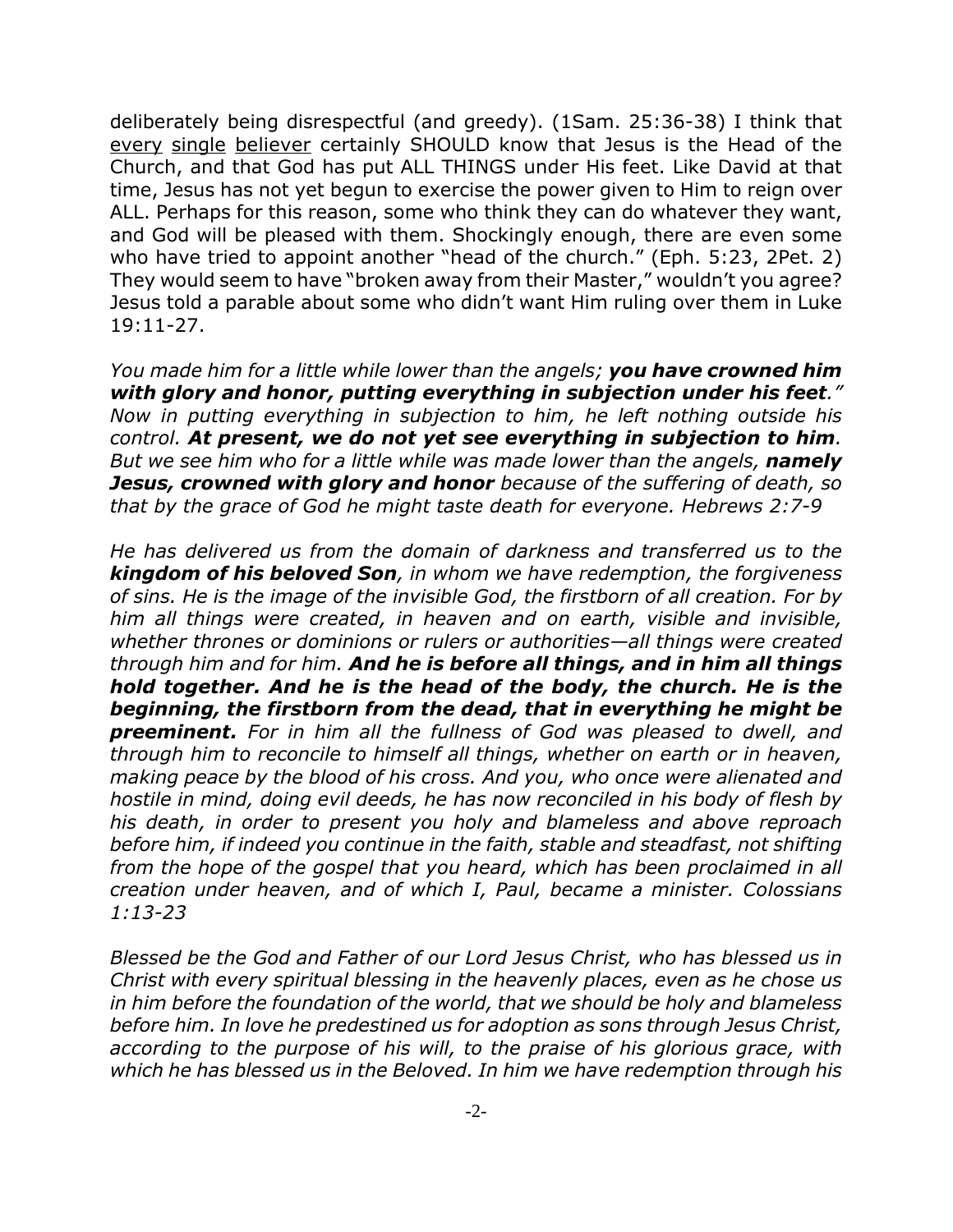*blood, the forgiveness of our trespasses, according to the riches of his grace, which he lavished upon us, in all wisdom and insight making known to us the mystery of his will, according to his purpose, which he set forth in Christ as a plan for the fullness of time, to unite all things in him, things in heaven and things on earth. In him we have obtained an inheritance, having been predestined according to the purpose of him who works all things according to the counsel of his will, so that we who were the first to hope in Christ might be to the praise of his glory. In him you also, when you heard the word of truth, the gospel of your salvation, and believed in him, were sealed with the promised Holy Spirit, who is the guarantee of our inheritance until we acquire possession of it, to the praise of his glory. For this reason, because I have heard of your faith in the Lord Jesus and your love toward all the saints, I do not cease to give thanks for you, remembering you in my prayers, that the God of our Lord Jesus Christ, the Father of glory, may give you the Spirit of wisdom and of revelation in the knowledge of him, having the eyes of your hearts enlightened, that you may know what is the hope to which he has called you, what are the riches of his glorious inheritance in the saints, and what is the immeasurable greatness of his power toward us who believe, according to the working of his great might that he worked in Christ when he raised him from the dead and seated him at his right hand in the heavenly places, far above all rule and authority and power and dominion, and above every name that is named, not only in this age but also in the one to come. And he put all things under his feet and gave him as head over all things to the church, which is his body, the fullness of him who fills all in all. Ephesians 1:3-23*

So another lesson we can glean from David and Abigail's story is submission to sovereign rulership. Jesus taught about how to enter the kingdom of God (Matt. 5:20, Matt. 18:3, Matt. 19:23-30, John 3:5); whereas, Abigail generously delivered supplies to David and asked him to remember her when he came into his kingdom. (This brings to mind the thief on the cross making his confession of faith in Luke 23:42.) When David's servants came to bring her to be David's wife after Nabal's death, she offered to wash their feet. (1Sam. 25:40-41, Luke 13:12-17) She humbled herself and was exalted by King David, according to his good pleasure in her character, as shown by her generosity and the honor she showed him. (Luke 14:7-11, Jam. 4:10, 1Pet. 5:4-7, Matt. 19:27-30)

*And when the LORD has done to my lord according to all the good that he has spoken concerning you and has appointed you prince over Israel, my lord shall have no cause of grief or pangs of conscience for having shed blood without cause or for my lord working salvation himself. And when the LORD has dealt well with my lord, then remember your servant." 1 Samuel 25:30-31*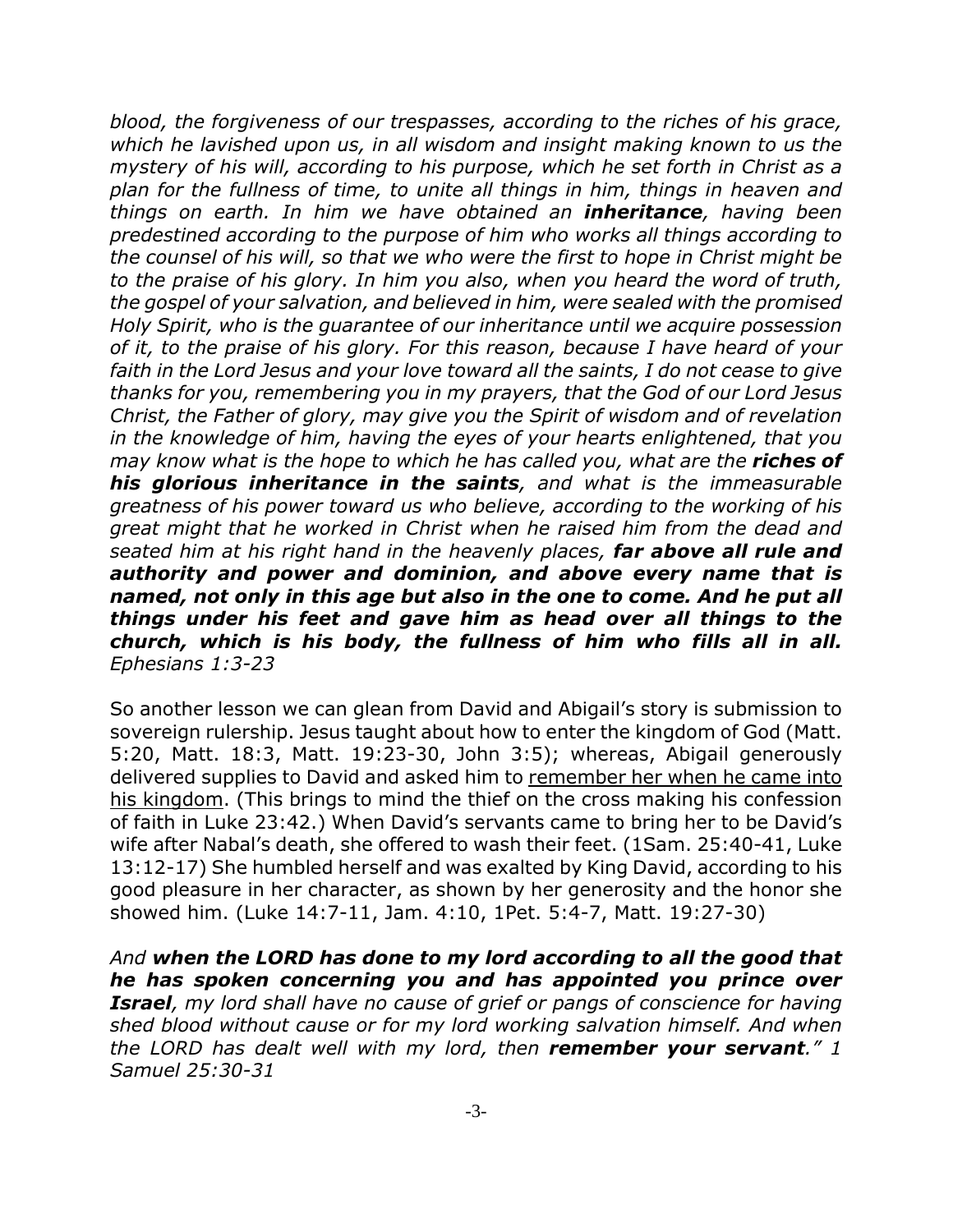Jesus is often called the Son of David in the Scriptures. (Matt. 1:1, Matt. 9:27, Matt. 12:23, Matt. 15:22, Matt. 20:30-31, Matt. 23:1-17) He is our Eternal King and He will be judging His own first. Judgment always begins with the house of God. (1Pet. 4:17-19, Heb. 10:30-21, Rom. 14:10-12, Heb. 4:11-13, Ezek. 9:3- 6) Afterwards, He will judge the nations.

*Then the seventh angel blew his trumpet, and there were loud voices in heaven, saying, "The kingdom of the world has become the kingdom of our Lord and of his Christ, and he shall reign forever and ever." And the twenty-four elders who sit on their thrones before God fell on their faces and worshiped God, saying, "We give thanks to you, Lord God Almighty, who is and who was, for you have taken your great power and begun to reign. The nations raged, but your wrath came, and the time for the dead to be judged, and for rewarding your servants, the prophets and saints, and those who fear your name, both small and great, and for destroying the destroyers of the earth." Then God's temple in heaven was opened, and the ark of his covenant was seen within his temple. There were flashes of lightning, rumblings, peals of thunder, an earthquake, and heavy hail. Revelation 11:15-19*

*And the twenty-four elders and the four living creatures fell down and worshiped God who was seated on the throne, saying, "Amen. Hallelujah!" And from the throne came a voice saying, "Praise our God, all you his servants, you who fear him, small and great." Then I heard what seemed to be the voice of a great multitude, like the roar of many waters and like the sound of mighty peals of thunder, crying out, "Hallelujah! For the Lord our God the Almighty reigns. Let us rejoice and exult and give him the glory, for the marriage of the Lamb has come, and his Bride has made herself ready; it was granted her to clothe herself with fine linen, bright and pure"— for the fine linen is the righteous deeds of the saints. And the angel said to me, "Write this: Blessed are those who are invited to the marriage supper of the Lamb." And he said to me, "These are the true words of God." Then I fell down at his feet to worship him, but he said to me, "You must not do that! I am a fellow servant with you and your brothers who hold to the testimony of Jesus. Worship God." For the testimony of Jesus is the spirit of prophecy. Then I saw heaven opened, and behold, a white horse! The one sitting on it is called Faithful and True, and in righteousness he judges and makes war. His eyes are like a flame of fire, and on his head are many diadems, and he has a name written that no one knows but himself. He is clothed in a robe dipped in blood, and the name by which he is called is The Word of God. And the armies of heaven, arrayed in fine linen, white and pure, were following him on white horses. From his mouth comes a sharp sword with which to strike down the nations, and he will rule them with a rod of iron. He will tread the winepress of the fury of the wrath of God*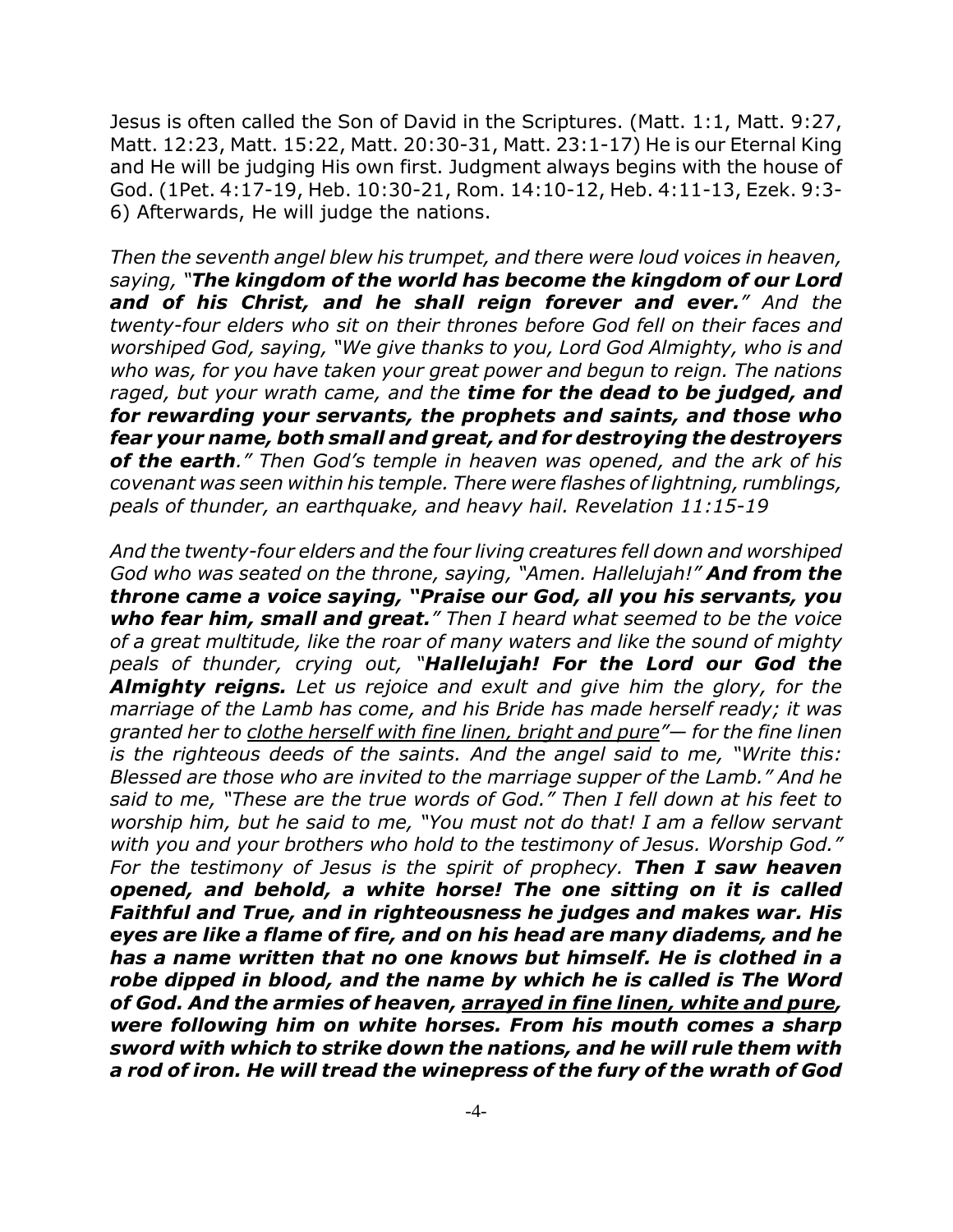*the Almighty. On his robe and on his thigh he has a name written, King of kings and Lord of lords. Then I saw an angel standing in the sun, and with a loud voice he called to all the birds that fly directly overhead, "Come, gather for the great supper of God, to eat the flesh of kings, the flesh of captains, the flesh of mighty men, the flesh of horses and their riders, and the flesh of all men, both free and slave, both small and great." And I saw the beast and the kings of the earth with their armies gathered to make war against him who was sitting on the horse and against his army. And the beast was captured, and with it the false prophet who in its presence had done the signs by which he deceived those who had received the mark of the beast and those who worshiped its image. These two were thrown alive into the lake of fire that burns with sulfur. And the rest were slain by the sword that came from the mouth of him who was sitting on the horse, and all the birds were gorged with their flesh. Revelation 19:4-21*

*They will make war on the Lamb, and the Lamb will conquer them, for he is Lord of lords and King of kings, and those with him are called and chosen and faithful." Revelation 17:14*

*"When the Son of Man comes in his glory, and all the angels with him, then he will sit on his glorious throne. Before him will be gathered all the nations, and he will separate people one from another as a shepherd separates the sheep from the goats. And he will place the sheep on his right, but the goats on the left. Then the King will say to those on his right, 'Come, you who are blessed by my Father, inherit the kingdom prepared for you from the foundation of the world. For I was hungry and you gave me food, I was thirsty and you gave me drink, I was a stranger and you welcomed me, I was naked and you clothed me, I was sick and you visited me, I was in prison and you came to me.' Then the righteous will answer him, saying, 'Lord, when did we see you hungry and feed you, or thirsty and give you drink? And when did we see you a stranger and welcome you, or naked and clothe you? And when did we see you sick or in prison and visit you?' And the King will answer them, 'Truly, I say to you, as you did it to one of the least of these my brothers, you did it to me.' "Then he will say to those on his left, 'Depart from me, you cursed, into the eternal fire prepared for the devil and his angels. For I was hungry and you gave me no food, I was thirsty and you gave me no drink, I was a stranger and you did not welcome me, naked and you did not clothe me, sick and in prison and you did not visit me.' Then they also will answer, saying, 'Lord, when did we see you hungry or thirsty or a stranger or naked or sick or in prison, and did not minister to you?' Then he will answer them, saying, 'Truly, I say to you, as you did not do it to one of the*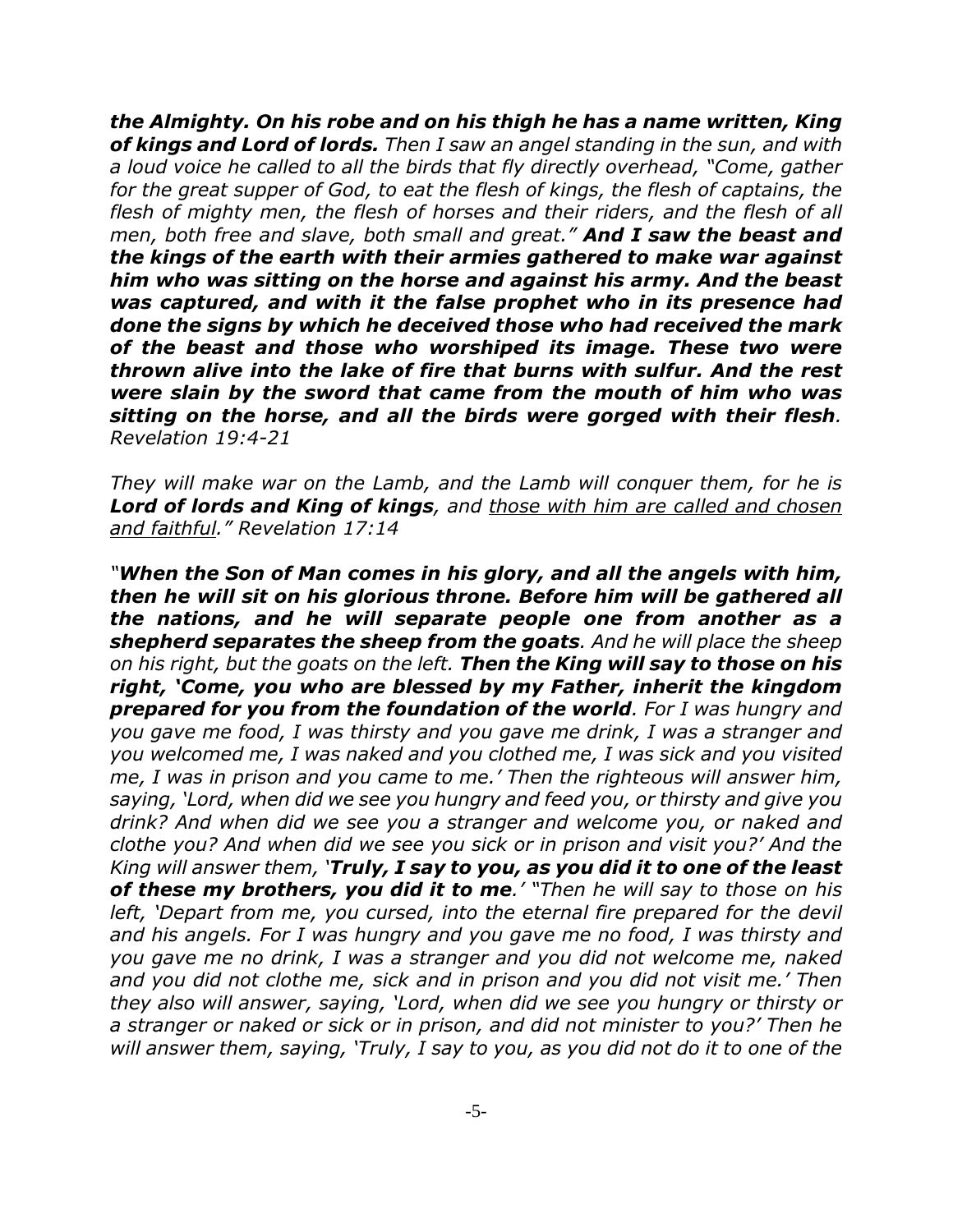*least of these, you did not do it to me.' And these will go away into eternal punishment, but the righteous into eternal life." Matthew 25:31-46*

*But, as it is written, "What no eye has seen, nor ear heard, nor the heart of man imagined, what God has prepared for those who love him." 1 Corinthians 2:9* (Also see John 14:15-26, Jam. 1:12.)

In addition to submitting to His authority, Jesus told us not to be stingy with what we have received from God. (Jam. 1:17, Gal. 6:6, Matt. 10:42, Mark 9:41, 1John 3:16-18, Jam. 2:14-17, Rom. 12:20-21)

*"You have heard that it was said, 'Eye for eye, and tooth for tooth.' But I tell you, do not resist an evil person. If anyone slaps you on the right cheek, turn to them the other cheek also. And if anyone wants to sue you and take your shirt, hand over your coat as well. If anyone forces you to go one mile, go with them two miles. Give to the one who asks you, and do not turn away from the one who wants to borrow from you. "You have heard that it was said, 'Love your neighbor and hate your enemy.' But I tell you, love your enemies and pray for those who persecute you, that you may be children of your Father in heaven. He causes his sun to rise on the evil and the good, and sends rain on the righteous and the unrighteous. If you love those who love you, what reward will you get? Are not even the tax collectors doing that? And if you greet only your own people, what are you doing more than others? Do not even pagans do that? Be perfect, therefore, as your heavenly Father is perfect." Matthew 5:38-48*

*Someone in the crowd said to him, "Teacher, tell my brother to divide the inheritance with me." But he said to him, "Man, who made me a judge or arbitrator over you?" And he said to them, "Take care, and be on your guard against all covetousness, for one's life does not consist in the abundance of his possessions." And he told them a parable, saying, "The* land of a rich man produced plentifully, and he thought to himself, 'What shall' *I do, for I have nowhere to store my crops?' And he said, 'I will do this: I will tear down my barns and build larger ones, and there I will store all my grain and my goods. And I will say to my soul, "Soul, you have ample goods laid up for many years; relax, eat, drink, be merry."' But God said to him, 'Fool! This night your soul is required of you, and the things you have prepared, whose will they be?' So is the one who lays up treasure for himself and is not rich toward God." And he said to his disciples, "Therefore I tell you, do not be anxious about your life, what you will eat, nor about your body, what you will put on. For life is more than food, and the body more than clothing. Consider the ravens: they neither sow nor reap, they have neither storehouse nor barn, and yet God feeds them. Of how much more value are you than the birds! And*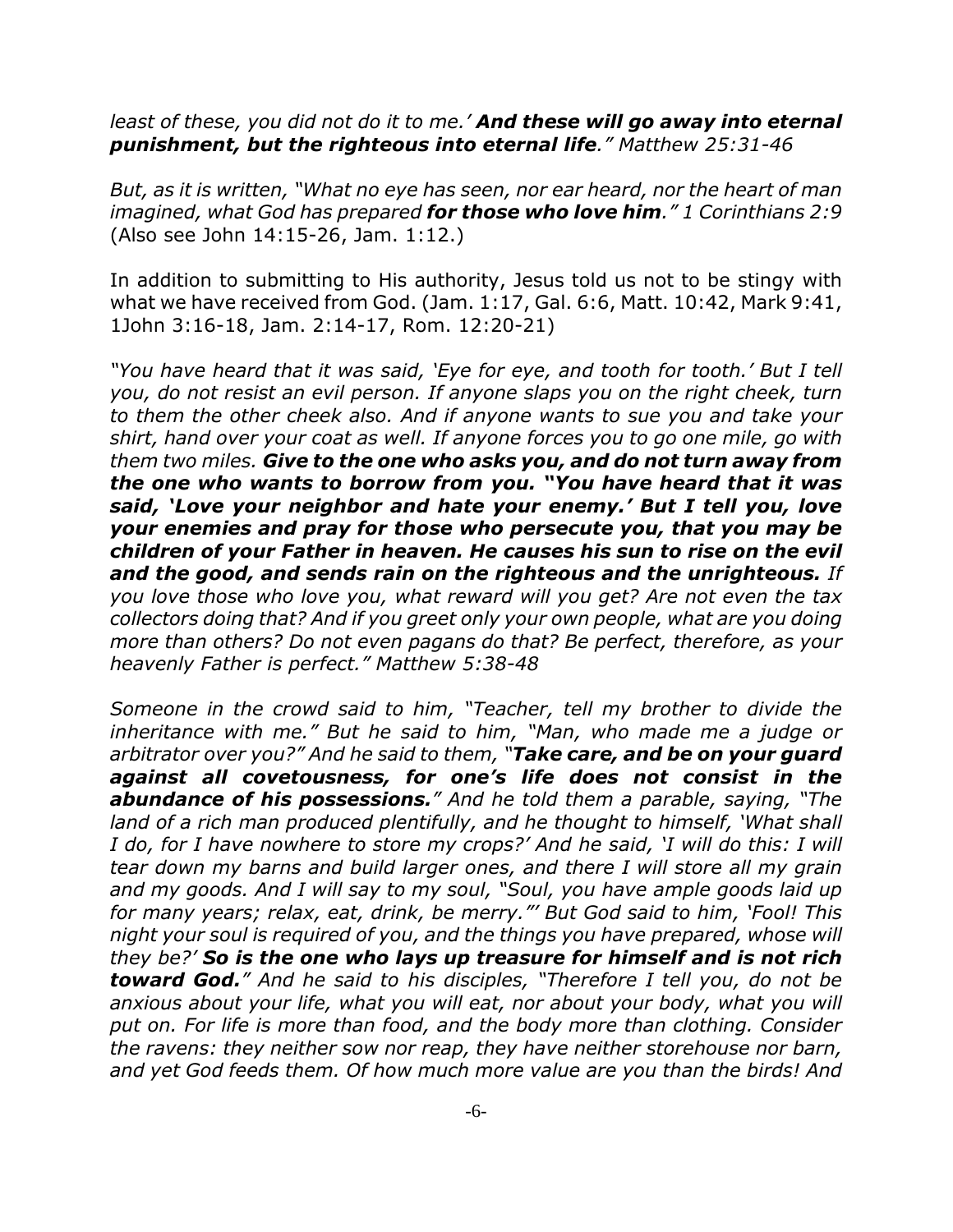*which of you by being anxious can add a single hour to his span of life? If then you are not able to do as small a thing as that, why are you anxious about the rest? Consider the lilies, how they grow: they neither toil nor spin, yet I tell you, even Solomon in all his glory was not arrayed like one of these. But if God so clothes the grass, which is alive in the field today, and tomorrow is thrown into the oven, how much more will he clothe you, O you of little faith! And do not seek what you are to eat and what you are to drink, nor be worried. For all the nations of the world seek after these things, and your Father knows that you need them. Instead, seek his kingdom, and these things will be added to you. Fear not, little flock, for it is your Father's good pleasure to give you the kingdom. Sell your possessions, and give to the needy. Provide yourselves with moneybags that do not grow old, with a treasure in the heavens that does not fail, where no thief approaches and no moth destroys. For where your treasure is, there will your heart be also. Luke 12:13-34*

Jesus taught much during His earthly ministry about what He expects of His own. (John 17:6, John 6:37-40, John 14:2-3) He wants us to forgive as we have been forgiven. (Matt. 6:12, Matt. 5:21-26)

*Then Peter came up and said to him, "Lord, how often will my brother sin against me, and I forgive him? As many as seven times?" Jesus said to him, "I do not say to you seven times, but seventy-seven times. Therefore the kingdom of heaven may be compared to a king who wished to settle accounts with his servants. When he began to settle, one was brought to him who owed him ten thousand talents. And since he could not pay, his master ordered him to be sold, with his wife and children and all that he had, and payment to be made. So the servant fell on his knees, imploring him, 'Have patience with me, and I will pay you everything.' And out of pity for him, the master of that servant released him and forgave him the debt. But when that same servant went out, he found one of his fellow servants who owed him a hundred denarii, and seizing him, he began to choke him, saying, 'Pay what you owe.' So his fellow servant fell down and pleaded with him, 'Have patience with me, and I will pay you.' He refused and went and put him in prison until he should pay the debt. When his fellow servants saw what had taken place, they were greatly distressed, and they went and reported to their master all that had taken place. Then his master summoned him and said to him, 'You wicked servant! I forgave you all that debt because you pleaded with me. And should not you have had mercy on your fellow servant, as I had mercy on you?' And in anger his master delivered him to the jailers, until he should pay all his debt. So also my heavenly Father will do to every one of you, if you do not forgive your brother from your heart." Matthew 18:21-35*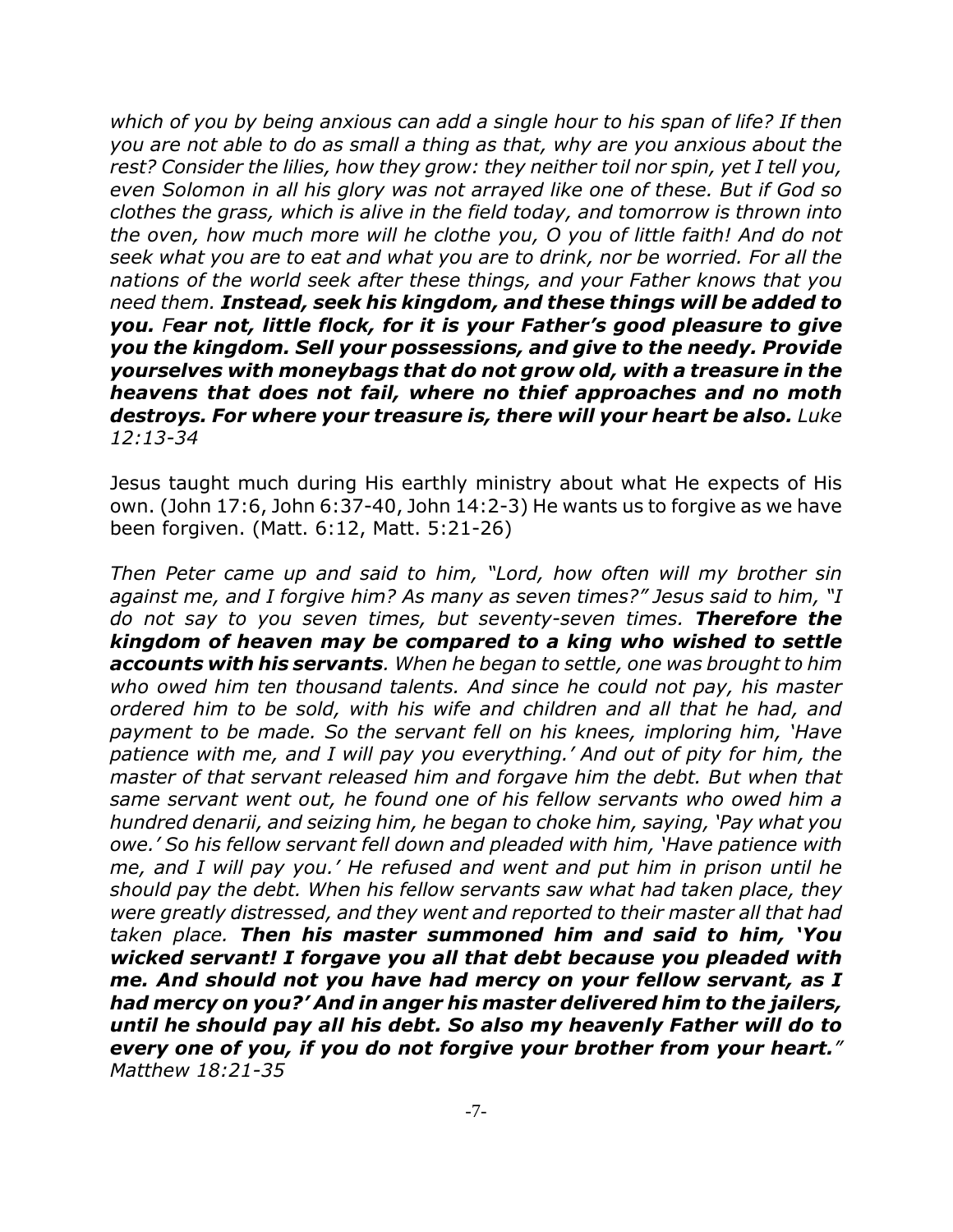*"Judge not, that you be not judged. For with the judgment you pronounce you will be judged, and with the measure you use it will be measured to you. Why do you see the speck that is in your brother's eye, but do not notice the log that is in your own eye? Or how can you say to your brother, 'Let me take the speck out of your eye,' when there is the log in your own eye? You hypocrite, first take the log out of your own eye, and then you will see clearly to take the speck out of your brother's eye." Matthew 7:1-5*

And Jesus wants us to use what we have been given for His glory, and to be honest and fair. (Ex. 23:1-9, Zech. 7:8-10, Matt. 23:23-24)

*"For it will be like a man going on a journey, who called his servants and entrusted to them his property. To one he gave five talents, to another two, to another one, to each according to his ability. Then he went away. He who had received the five talents went at once and traded with them, and he made five talents more. So also he who had the two talents made two talents more. But he who had received the one talent went and dug in the ground and hid his master's money. Now after a long time the master of those servants came and settled accounts with them. And he who had received the five talents came forward, bringing five talents more, saying, 'Master, you delivered to me five talents; here I have made five talents more.' His master said to him, 'Well done, good and faithful servant. You have been faithful over a little; I will set you over much. Enter into the joy of your master.' And he also who had the two talents came forward, saying, 'Master, you delivered to me two talents; here I have made two talents more.' His master said to him, 'Well done, good and faithful servant. You have been faithful over a little; I will set you over much. Enter into the joy of your master.' He also who had received the one talent came forward, saying, 'Master, I knew you to be a hard man, reaping where you did not sow, and gathering where you scattered no seed, so I was afraid, and I went and hid your talent in the ground. Here you have what is yours.' But his master answered him, 'You wicked and slothful servant! You knew that I reap where I have not sown and gather where I scattered no seed? Then you ought to have invested my money with the bankers, and at my coming I should have received what was my own with interest. So take the talent from him and give it to him who has the ten talents. For to everyone who has will more be given, and he will have an abundance. But from the one who has not, even what he has will be taken away. And cast the worthless servant into the outer darkness. In that place there will be weeping and gnashing of teeth.'" Matthew 25:14-30*

*Now listen, you rich people, weep and wail because of the misery that is coming on you. Your wealth has rotted, and moths have eaten your clothes.*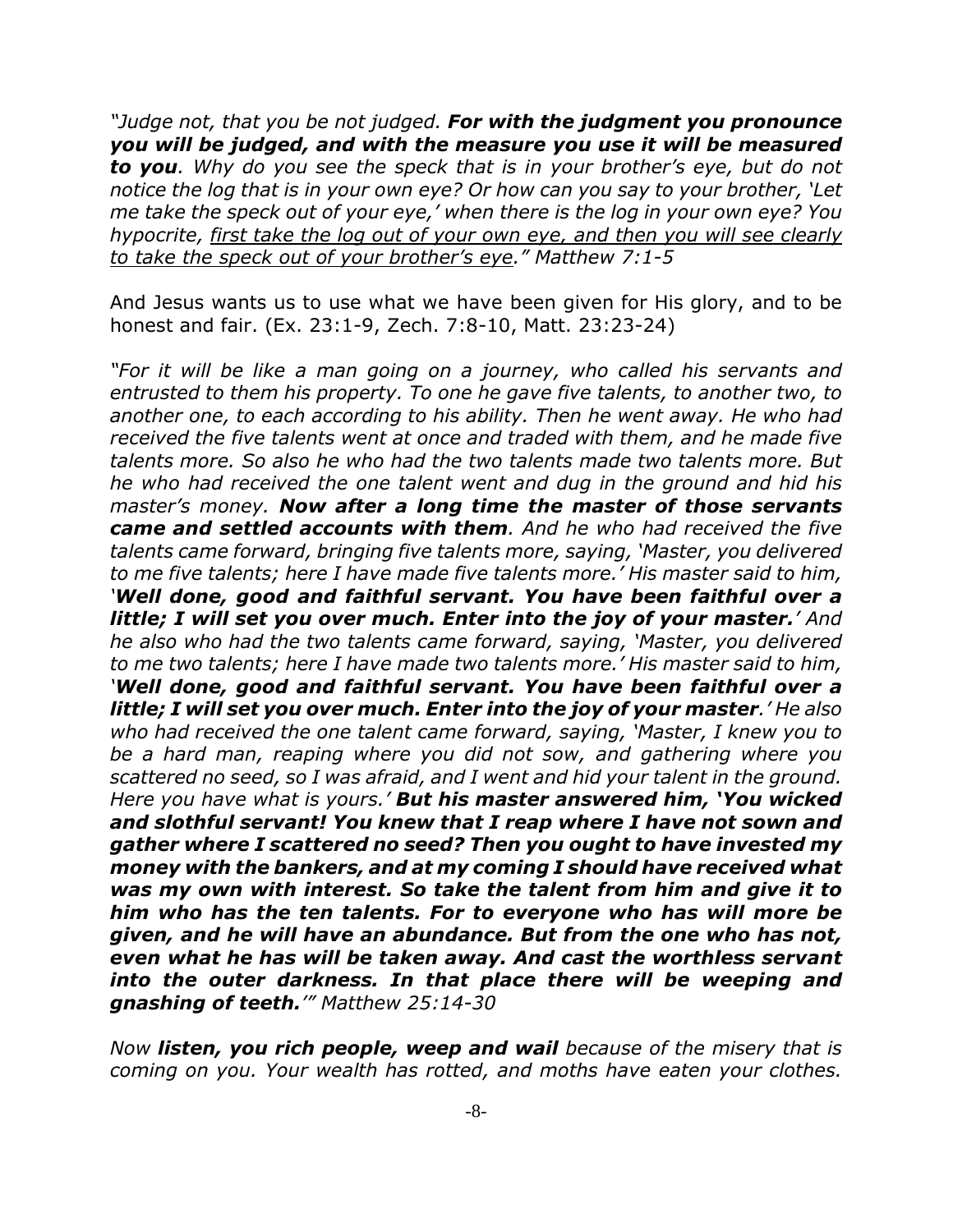*Your gold and silver are corroded. Their corrosion will testify against you and eat your flesh like fire. You have hoarded wealth in the last days. Look! The wages you failed to pay the workers who mowed your fields are crying out against you. The cries of the harvesters have reached the ears of the Lord Almighty. You have lived on earth in luxury and self-indulgence. You have fattened yourselves in the day of slaughter. You have condemned and murdered the innocent one, who was not opposing you. James 5:1-6*

*My brothers, show no partiality as you hold the faith in our Lord Jesus Christ, the Lord of glory. For if a man wearing a gold ring and fine clothing comes into your assembly, and a poor man in shabby clothing also comes in, and if you pay attention to the one who wears the fine clothing and say, "You sit here in a good place," while you say to the poor man, "You stand over there," or, "Sit down at my feet," have you not then made distinctions among yourselves and become judges with evil thoughts? Listen, my beloved brothers, has not God chosen those who are poor in the world to be rich in faith and heirs of the kingdom, which he has promised to those who love him? But you have dishonored the poor man. Are not the rich the ones who oppress you, and the ones who drag you into court? Are they not the ones who blaspheme the honorable name by which you were called? If you really fulfill the royal law according to the Scripture, "You shall love your neighbor as yourself," you are doing well. But if you show partiality, you are committing sin and are convicted by the law as transgressors. For whoever keeps the whole law but fails in one point has become accountable for all of it. For he who said, "Do not commit adultery," also said, "Do not murder." If you do not commit adultery but do murder, you have become a transgressor of the law. So speak and so act as those who are to be judged under the law of liberty. For judgment is without mercy to one who has shown no mercy. Mercy triumphs over judgment. James 2:1-13*

*Jesus told his disciples: "There was a rich man whose manager was accused of wasting his possessions. So he called him in and asked him, 'What is this I hear about you? Give an account of your management, because you cannot be manager any longer.' "The manager said to himself, 'What shall I do now? My master is taking away my job. I'm not strong enough to dig, and I'm ashamed to beg— I know what I'll do so that, when I lose my job here, people will welcome me into their houses.' "So he called in each one of his master's debtors. He asked the first, 'How much do you owe my master?' " 'Nine hundred gallons of olive oil,' he replied. "The manager told him, 'Take your bill, sit down quickly, and make it four hundred and fifty.' "Then he asked the second, 'And how much do you owe?' " 'A thousand bushels of wheat,' he replied. "He told him, 'Take your bill and make it eight hundred.' "The master commended the*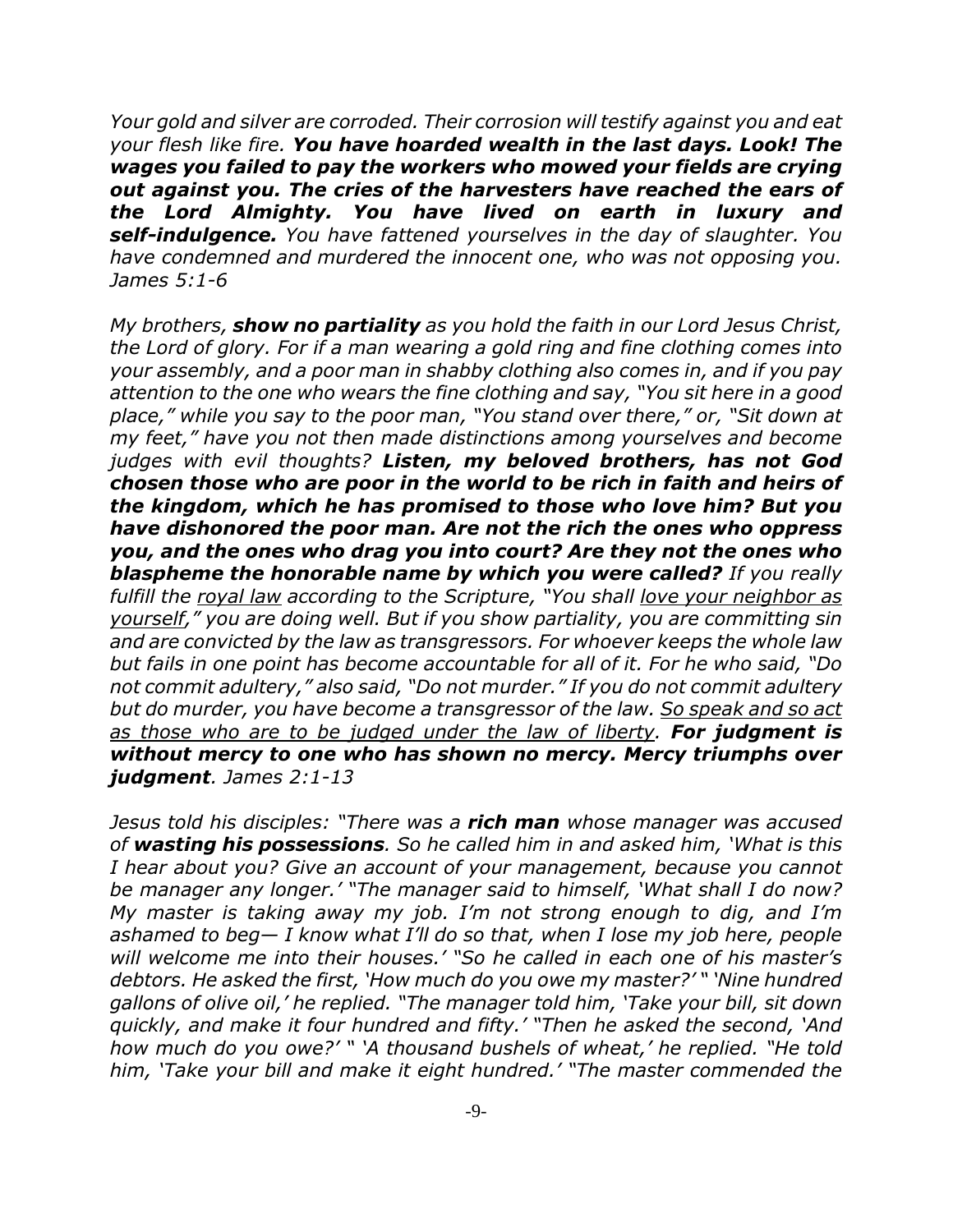*dishonest manager because he had acted shrewdly. For the people of this world are more shrewd in dealing with their own kind than are the people of the light. I tell you, use worldly wealth to gain friends for yourselves, so that when it is gone, you will be welcomed into eternal dwellings. Whoever can be trusted with very little can also be trusted with much, and whoever is dishonest with very little will also be dishonest with much. So if you have not been trustworthy in handling worldly wealth, who will trust you with true riches? And if you have not been trustworthy with someone else's property, who will give you property of your own? No one can serve two masters. Either you will hate the one and love the other, or you will be devoted to the one and despise the other. You cannot serve both God and money." The Pharisees, who loved money, heard all this and were sneering at Jesus. He said to them, "You are the ones who justify yourselves in the eyes of others, but God knows your hearts. What people value highly is detestable in God's sight." Luke 16:1-15*

So once again, our treasure is IN HEAVEN. We must not squander our Lord's blessings (which INCLUDE talents, skills, resources, etc.) on ourselves (beyond what we actually NEED) and on the same worthless things of this temporary world that unsaved people value. Those blessings were given to us to BE a blessing to others in such a way as to show others how awesome He is. We can invest wisely or unwisely, our choice. (Matt. 5:14-16, Titus 2:11-15, 1Pet. 2:9- 25, John 15:8, 1Tim. 6:6-10)

*The point is this: whoever sows sparingly will also reap sparingly, and whoever sows bountifully will also reap bountifully. Each one must give as he has decided in his heart, not reluctantly or under compulsion, for God loves a cheerful giver. And God is able to make all grace abound to you, so that having all sufficiency in all things at all times, you may abound in every good work. As it is written, "He has distributed freely, he has given to the poor; his righteousness endures forever." He who supplies seed to the sower and bread for food will supply and multiply your seed for sowing and increase the harvest of your righteousness. You will be enriched in every way to be generous in every way, which through us will produce thanksgiving to God. For the ministry of this service is not only supplying the needs of the saints but is also overflowing in many thanksgivings to God. By their approval of this service, they will glorify God because of your submission that comes from your confession of the gospel of Christ, and the generosity of your contribution for them and for all others, while they long for you and pray for you, because of the surpassing grace of God upon you. Thanks be to God for his inexpressible gift! 2 Corinthians 9:6-15*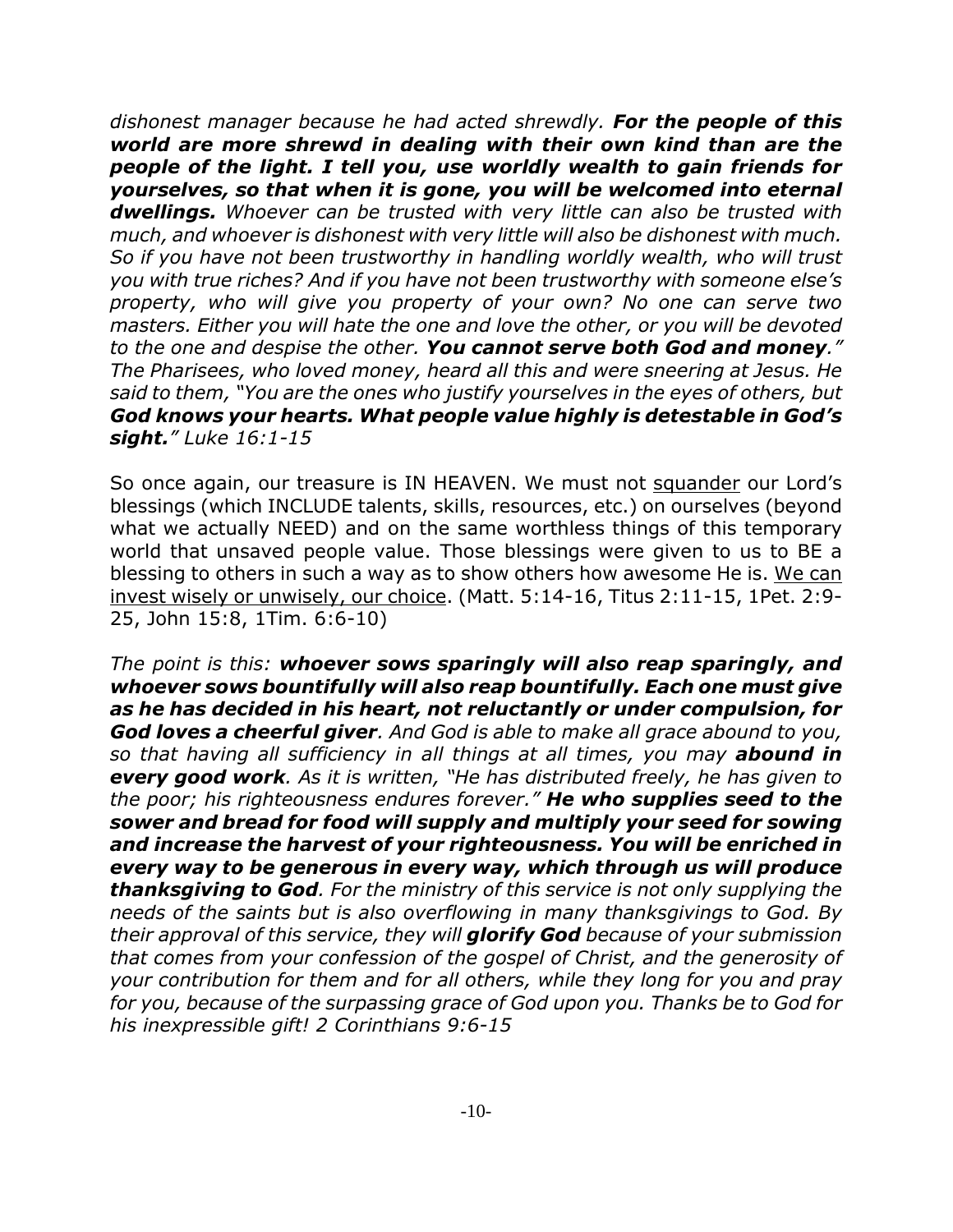*Blessed be the God and Father of our Lord Jesus Christ! According to his great mercy, he has caused us to be born again to a living hope through the resurrection of Jesus Christ from the dead, to an inheritance that is imperishable, undefiled, and unfading, kept in heaven for you, who by God's power are being guarded through faith for a salvation ready to be revealed in the last time. In this you rejoice, though now for a little while, if necessary, you have been grieved by various trials, so that the tested genuineness of your faith—more precious than gold which is refined by destructive fire—may be found to result in praise and glory and honor at the revelation of Jesus Christ. Though you have not seen him, you love him. Though you do not now see him, you believe in him and rejoice with joy that is inexpressible and filled with glory, obtaining the outcome of your faith, the salvation of your souls. Concerning this salvation, the prophets who prophesied about the grace that was to be yours searched and inquired carefully, inquiring what person or time the Spirit of Christ in them was indicating when he predicted the sufferings of Christ and the subsequent glories. It was revealed to them that they were serving not themselves but you, in the things that have now been announced to you through those who preached the good news to you by the Holy Spirit sent from heaven, things into which angels long to look. Therefore, preparing your minds for action, and being sober-minded, set your hope fully on the grace that will be brought to you at the revelation of Jesus Christ. As obedient children, do not be conformed to the passions of your former ignorance, but as he who called you is holy, you also be holy in all your conduct, since it is written, "You shall be holy, for I am holy." And if you call on him as Father who judges impartially according to each one's deeds, conduct yourselves with fear throughout the time of your exile, knowing that you were ransomed from the futile ways inherited from your forefathers, not with perishable things such as silver or gold, but with the precious blood of Christ, like that of a lamb without blemish or spot. He was foreknown before the foundation of the world but was made manifest in the last times for the sake of you who through him are believers in God, who raised him from the dead and gave him glory, so that your faith and hope are in God. Having purified your souls by your obedience to the truth for a sincere brotherly love, love one another earnestly from a pure heart, since you have been born again, not of perishable seed but of imperishable, through the living and abiding word of God; for "All flesh is like grass and all its glory like the flower of grass. The grass withers, and the flower falls, but the word of the Lord remains forever." And this word is the good news that was preached to you. 1 Peter 1:3-25*

Let's read the word of God, and do what it says. Jesus is our LORD, and He is worthy of our obedience. If we love Him, we will heed His instructions, and be